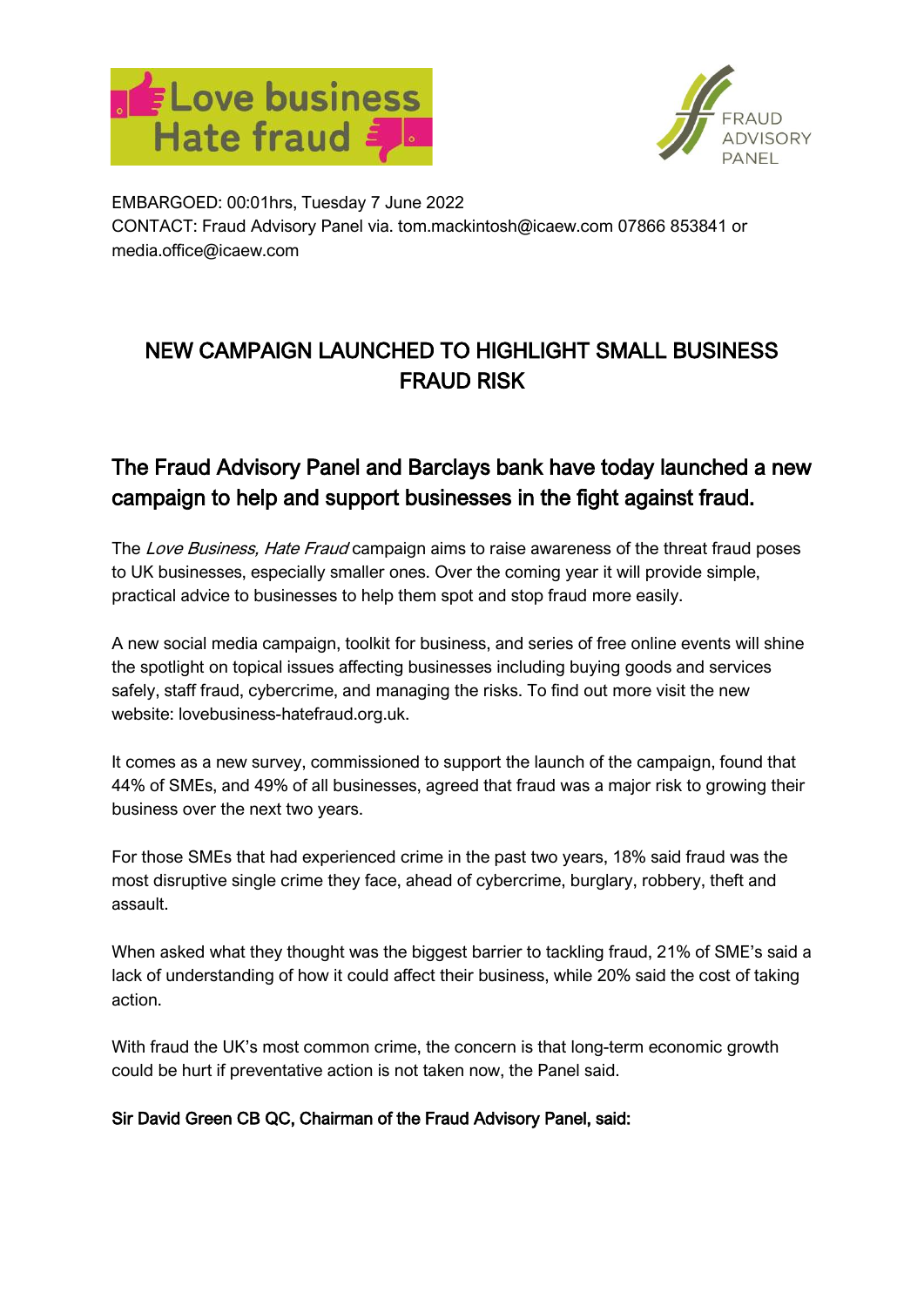"We all benefit when small businesses thrive, bringing growth and prosperity to our communities. We don't want to see a single business fail because of fraud, and so the harm this crime is causing must not go unchallenged.

"Our survey shows that for many businesses, significant barriers to preventing fraud remain. Our campaign aims to overcome these.

"I urge everyone who cares about small businesses – their owners, staff, customers and suppliers – to support our campaign to show fraudsters that we Love Business and Hate Fraud."

#### Lee Fitzgerald, Fraud Risk Strategy Director, Barclays International, said:

"Barclays has an established track record for being advocates of fraud education and awareness and were the first UK Bank to use television adverts to promote fraud awareness. We see our partnership with the Fraud Advisory Panel as an intrinsic part of Barclays' ongoing manifesto to eradicate fraud and scams in the UK. We are here to help UK businesses of all sizes defend themselves from fraud and scams and fully support the Fraud Advisory Panel's Love Business, Hate Fraud campaign."

#### ENDS

#### Notes to editors

- 1. The Love Business, Hate Fraud campaign will run for the next 12 months. To find out more about the campaign and to protect your business from fraud go to [www.lovebusiness-hatefraud.org.uk](http://www.lovebusiness-hatefraud.org.uk/) or join the conversation on Twitter #LoveBusiness #HateFraud
- 2. Findings are based on a survey of 1,009 businesses of which 754 were SMEs (with fewer than 250 employees) carried out in April 2022 by independent market research firm Savanta, on behalf of the Fraud Advisory Panel and Barclays.
- 3. 18% of small businesses who had experienced a crime in the last two years said that fraud was the most disruptive single crime they'd experienced. A further 17% said cybercrime. Overall, 37% of small businesses said that they had experienced a crime in the last two years.
- 4. A lack of understanding about how fraud affects small businesses (21%), followed by the cost of taking action (20%) and the perception that businesses will be reimbursed by banks (12%), were identified as the biggest barriers to small businesses prioritising tackling fraud (including online fraud).